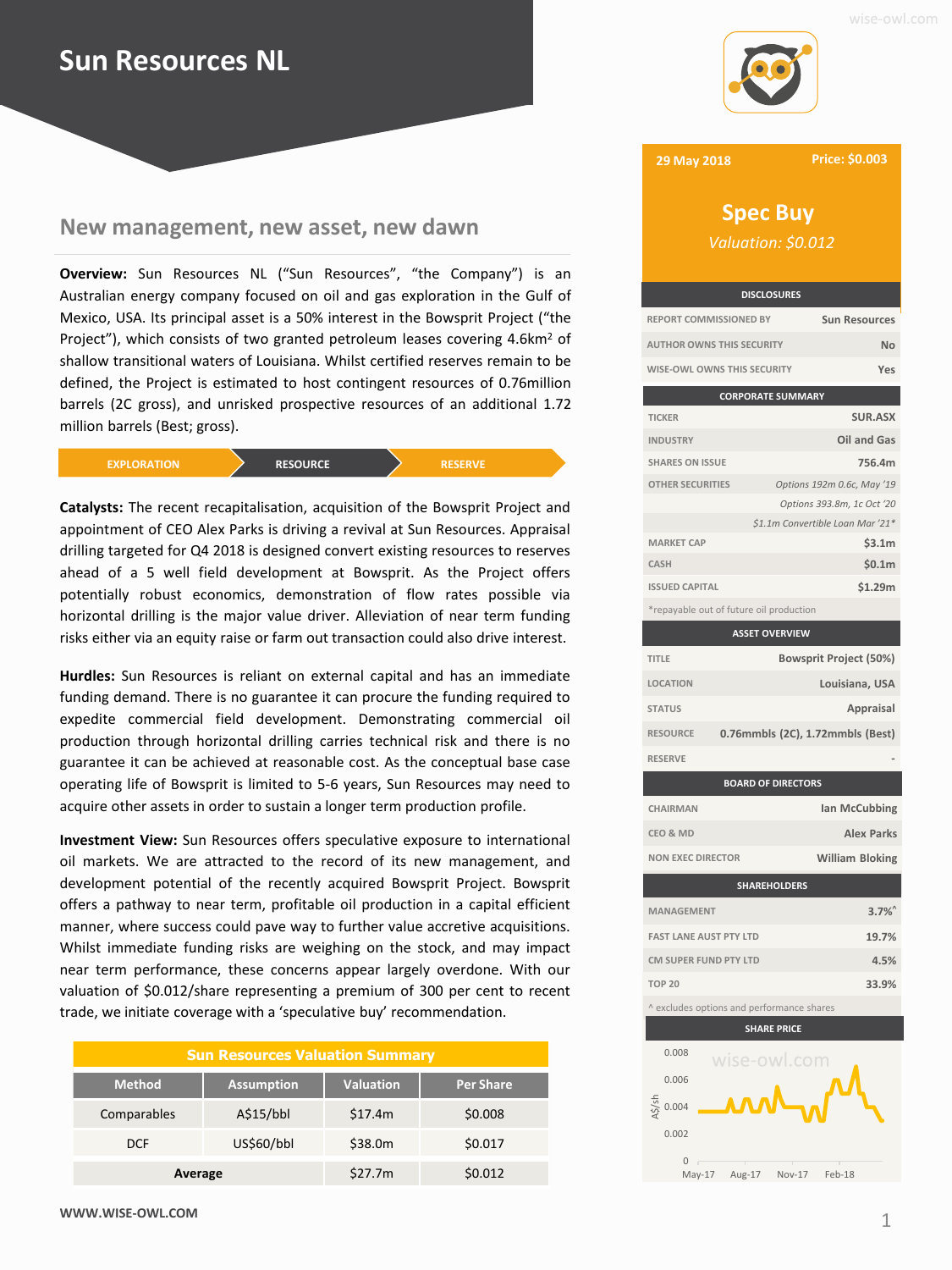### **COMPANY BACKGROUND**

Sun Resources NL ("Sun Resources", "the Company") is an Australian energy company focused on oil and gas exploration in the Gulf of Mexico, USA.

Its principal asset is a 50% interest in the Bowsprit Project ("the Project"), which consists of two granted petroleum leases covering 4.6km<sup>2</sup> of shallow transitional waters of Louisiana.

Whilst certified reserves remain to be defined, the Project is estimated to host contingent resources of 0.76MMbbls (2C gross), and unrisked prospective resources of an additional 1.72 million barrels (Best; gross).

Sun Resources was incorporated in September 1986, and listed on the Australian Securities Exchange ("ASX") in August 1993. It acquired the Bowsprit Project and appointed its current management team in 2017 following a recapitalisation. Issued capital since this time stands at \$1.29m.

### **ASSET OVERVIEW – BOWSPRIT PROJECT (50%)**

The Bowsprit Project ("the Project") consists of two granted Petroleum Leases in Louisiana, USA. The leases are located in the shallow protected transition zone waters of Breton Sound, St Bernard Parish, Louisiana, covering 4.6km<sup>2</sup> close to existing infrastructure.

The licenses are operated in a 50/50 joint venture with Pinnacle Exploration Pte Ltd ("Pinnacle"; "the JV"), a private, upstream oil and gas company incorporated in Singapore. In August 2017, Sun Resources earnt its 50% working interest in the Bowsprit Project by paying 100% of the initial leasing cost of approximately A\$300,000. The lease now runs for 3 years and does not contain any work commitments.

Three of the Directors of Pinnacle (Craig Martin, Robert Fisher and James Brown) including its Chairman and Managing Director, are former colleagues of Sun Resources CEO, Alex Parks and Bill Bloking.

In accordance with SPE PRMS (2007) guidelines, an independent resource assessment was completed in April 2018 by RISC Advisory Ltd ("RISC"). Bowsprit is estimated to host contingent resources of 0.76million barrels (2C gross), and unrisked prospective resources of an additional 1.72 million barrels (Best; gross).

The prospective resources are not discovered as the presence of a significant quantity of moveable hydrocarbons has yet to be demonstrated. RISC assesses the chance of success for the prospective resources as 20% (1 in 5).

The table below shows Sun Resources 50% share of the Bowsprit independent resource estimate.

| <b>Bowsprit Project Independent Resource Estimate</b> |    |                                     |       |          |  |  |             |                                    |      |
|-------------------------------------------------------|----|-------------------------------------|-------|----------|--|--|-------------|------------------------------------|------|
|                                                       |    | Reserve                             |       | Resource |  |  | Prospective |                                    |      |
|                                                       | 1P | $\triangle$ 2P $\triangleright$     | $-3P$ |          |  |  |             | 1C 2C 3C Low Best                  | High |
| Oil MMbls                                             |    | the contract of the contract of the |       |          |  |  |             | 0.04 0.38 0.85 0.05 0.86           | 3.04 |
| Gas Bscf                                              |    |                                     |       |          |  |  |             | $0.11$ $0.63$ $1.33$ $0.05$ $0.83$ | 4.44 |

*Table 2: Oil Resource and Prospective estimates for the Bowsprit Project. Source: Sun Resources*



*Figure 1: Location of Sun Resources operations in Louisiana, USA. Source: wise-owl*

| <b>Bowsprit Project Licenses</b> |                       |          |               |  |  |  |
|----------------------------------|-----------------------|----------|---------------|--|--|--|
| Permit                           | Area                  | Interest | <b>Status</b> |  |  |  |
| SL21754                          | $4 \mathrm{km}^2$     | 50%      | Exp. 2020     |  |  |  |
| SL21787                          | $0.6$ km <sup>2</sup> | 50%      | Exp. 2021     |  |  |  |

*Table 1: Sun Resources Tenement Schedule. Source: Sun Resources*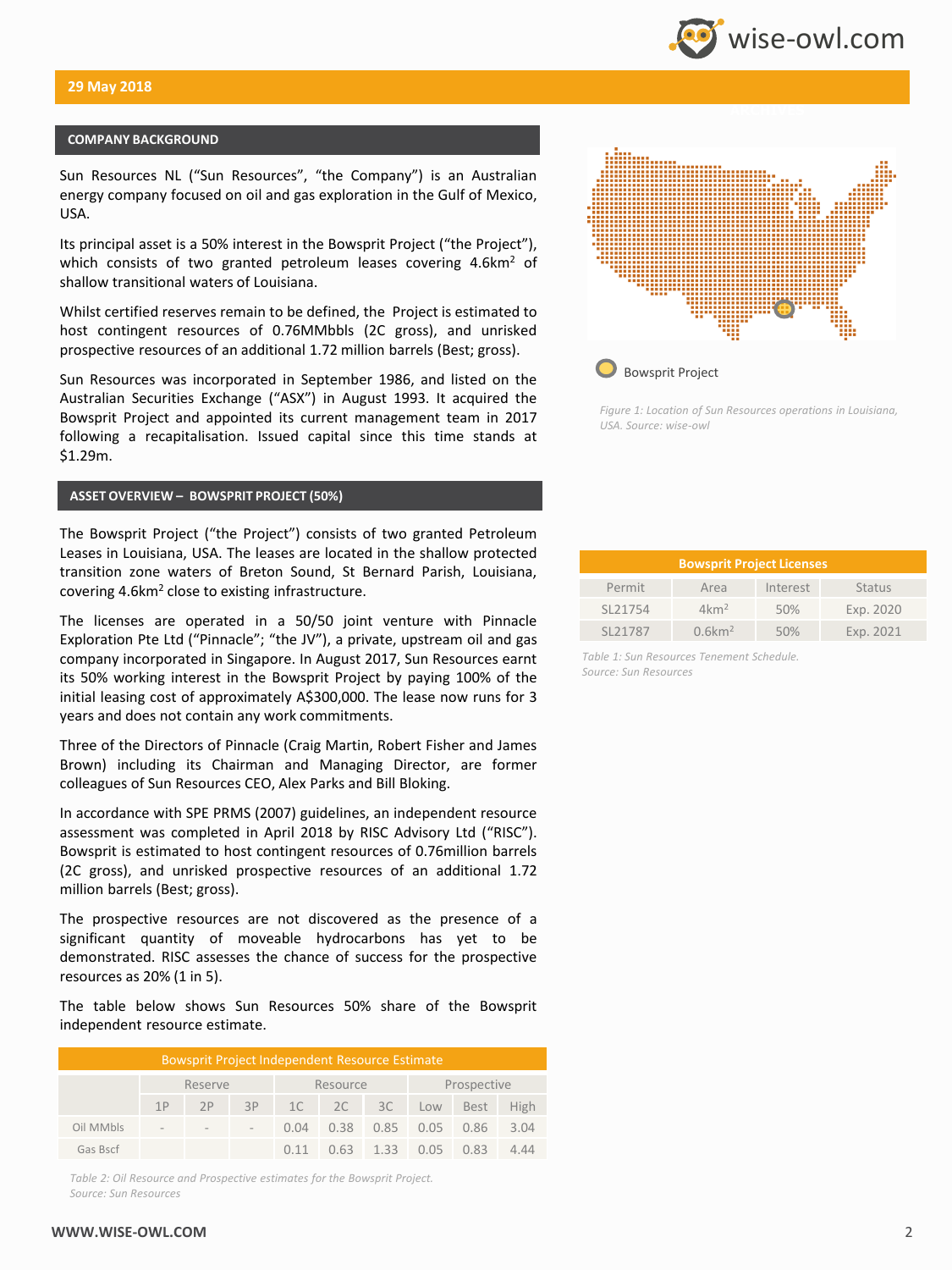

### **BACKGROUND**

The Gulf of Mexico area is one of the most important US regions for energy resources and infrastructure. Gulf of Mexico federal offshore oil production accounts for 17% of total U.S. crude oil production. Over 45% of total U.S. petroleum refining capacity is located along the Gulf coast, as well as 51% of total U.S. natural gas processing plant capacity.

Louisiana is the second largest oil producing US state on the Gulf of Mexico, producing 3.7million barrels in 2017. Its shallow transitional waters have a long history of oil production. The Bowsprit lease is near the boundary of St Bernard and Plaquemines Parishes that covers the transition zone from onshore to the federal waters offshore Louisiana. The two Parishes have produced a combined 1.2 billion barrels of oil and 5.2 trillion scf of gas since 1978. The area is a prolific hydrocarbon province with over 1,800 wells drilled in the St Bernard parish alone.



*Figure 2: Production history of Breton Sound Block. 1, an area which surrounds and incorporates the Bowspirt Project. Source: Sun Resources*



**Structure underneath Bowsprit produced gas for 25 years prior to the advent of horizontal drilling techniques**

The Bowsprit project area also has a long production history. The field was principally developed as a deep gas field by Shell in the 1960's and contains 16 historical wells, drilled between 1952 and 1982.

The underlying field produced gas and condensate over more than 25 years. The deep gas field was abandoned and the area relinquished by the former owner in the 1990s prior to the advent of horizontal drilling.

Through the use of modern exploration and production methods including 3D seismic and horizontal, Sun Resources is aiming to redevelop the Bowspirit field as a near term oil producer.



*Figure 3: The Bowsprit Project is situated in the inland waters of Louisiana. Source: Sun Resources*



**Breton Sound fields were relinquished by Shell in the 1980's**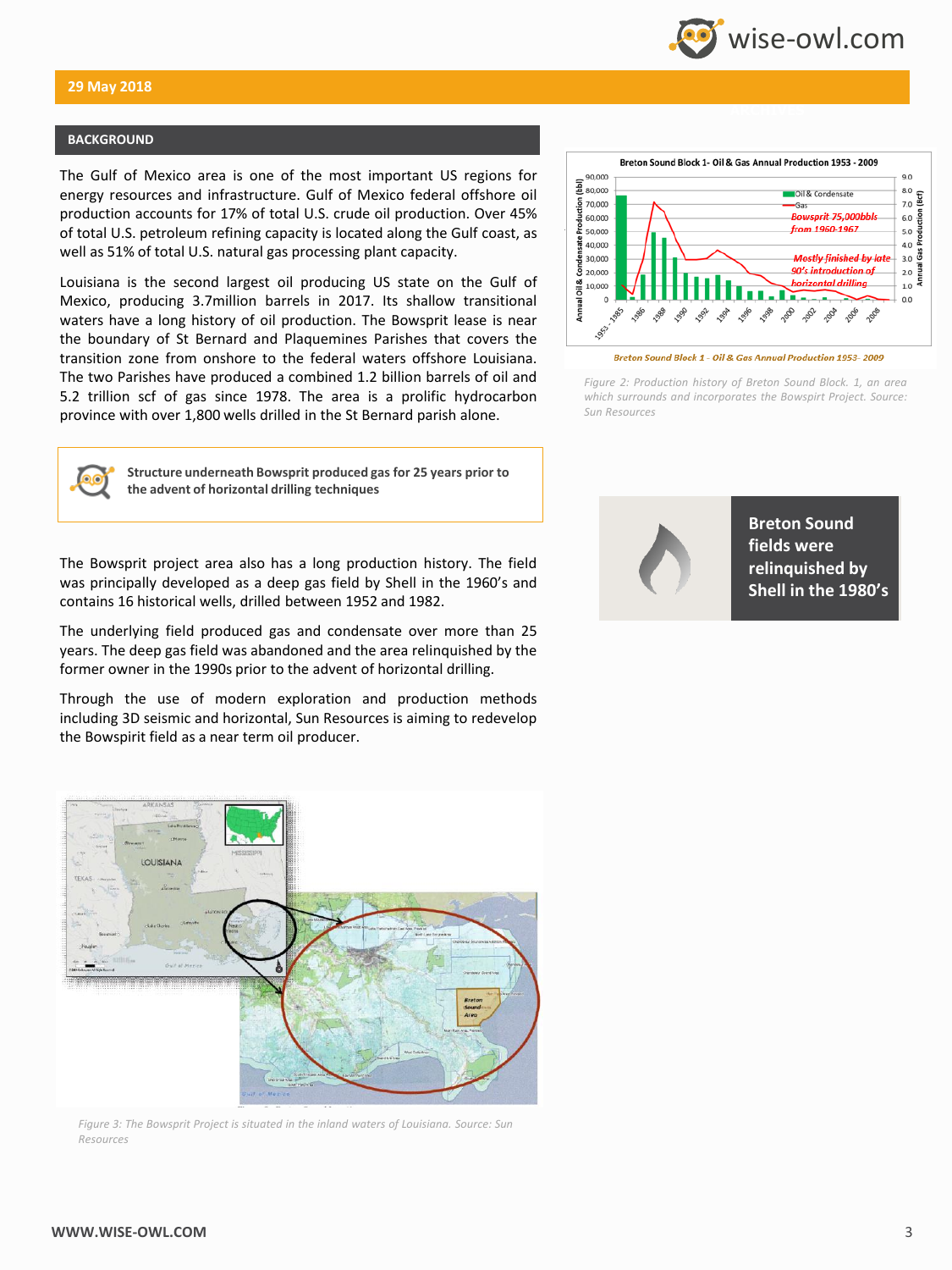

### **DEVELOPMENT**

Since Sun Resources acquired its interest in the Bowsprit Project, the JV has focused on resource identification and estimation.

In April 2018, the JV announced contingent resources of 0.76million barrels (2C gross), and unrisked prospective resources of an additional 1.72 million barrels (best gross). Refer to table 2 for further detail.

This resource is assessed to be contained in an undeveloped conventional Miocene aged oil sand at a depth of approximately 7,400ft (2,255m) that is located above the deeper 9,500ft gas field that was developed in 1960s by Shell and produced through to 1980s.



**Drill targets sit above the structure originally developed by Shell**

This part of the structure is estimated to have historically produced 1billion scf gas and 0.075million barrels oil via vertical wells from sands at 7,200ft and 7,400ft depth. Oil flowed from two separate wells but was not of commercial significance at the time (~40 barrels oil per day "bopd").

The JV has determined that the Bowsprit structure can be developed with up to five horizontal wells and could potentially be produced through a simple unmanned production platform.



**Analogous, albeit thinner sands 12km south of Bowsprit are successfully producing at 300-400 bopd following application of horizontal drilling**

Saratoga Resources drilled and produced a 750ft horizontal well in an analogous quality, albeit thinner sand, 12km south of Bowsprit. After achieving initial production rates exceeding 1,500 bopd, during the last 3 years the well has produced over 460,000 bbls of oil and is still producing at over 300 bopd. Sun anticipates drilling wells with longer horizontal sections in a thicker column of oil in Bowsprit.

The project viability is contingent on demonstrating that a horizontal well will produce at commercially significant rates. The JV is planning to drill the first well in Q4 2018 post the hurricane season. The first well is expected to cost US\$3.25m and is expected to be partly funded via a farm out.



Figure 4: Example of <sup>a</sup> barge drilling rig which Sun Resources intends to utilise for Bowsprit. Source: Sun Resources





Figure 5: Example of an unmanned production facility which Sun Resources intends to utilise for development of Bowsprit. Source: Sun Resources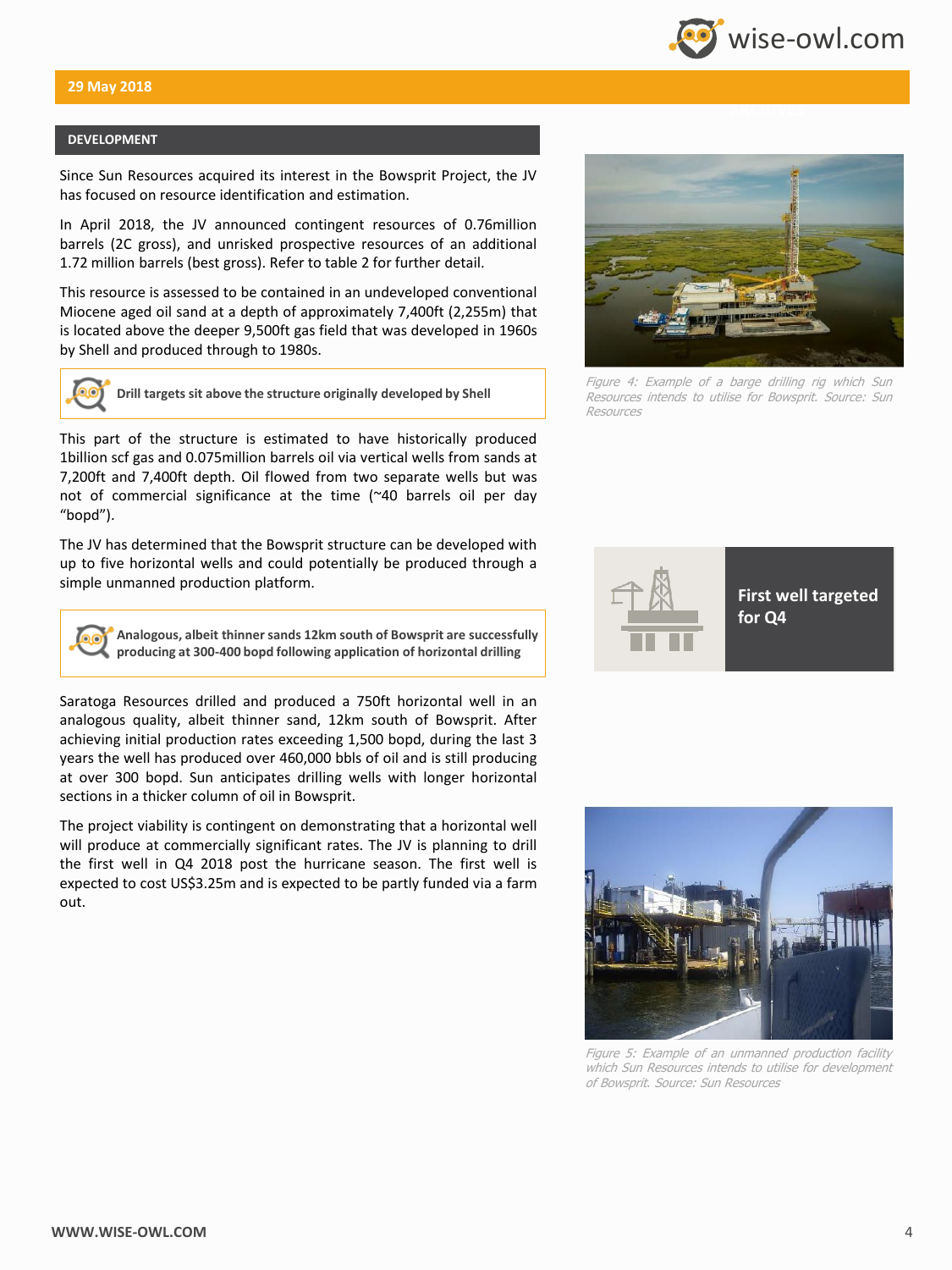

### **ECONOMICS**

The JV has prepared a conceptual development plan in the event that commercial oil flow is demonstrated at Bowsprit. Assuming two horizontal development wells are drilled, the minimum economic recovery is assessed to be approximately 0.5million barrels assuming a (WTI) oil price of US\$60/bbl and state royalty of 21%. The 2C resources are estimated by RISC to be 0.76million barrels. Full development of the field including 5 horizontal wells, an unmanned production facility and pipeline connections is estimated to require US\$20.35m.



**Provided the first well demonstrates commercial flow rates, Bowsprit offers low capital intensity and high margin oil production** 

Note that the first of these wells to demonstrate commercial viability is budgeted to cost US\$3.25m and is targeted for Q4 2018. Should this well demonstrate commercial viability, full field development and first oil production could commence in 2019.

Operating costs associated with the unmanned production facility is expected to be below US\$2million per annum. Assuming 2.5 million barrels of recoverable oil from 5 wells (A combination of prospective resources and contingent resources), the breakeven oil price would be in the order of US\$25/bbl.

| <b>Bowsprit Project Conceptual Development Parameters</b> |                      |  |  |  |  |  |  |  |
|-----------------------------------------------------------|----------------------|--|--|--|--|--|--|--|
| Parameter                                                 | Cost                 |  |  |  |  |  |  |  |
| <b>CAPEX</b>                                              |                      |  |  |  |  |  |  |  |
| 5 Horizontal Wells                                        | US\$15.25m           |  |  |  |  |  |  |  |
| <b>Unmanned Production Facility</b>                       | US\$4.5m             |  |  |  |  |  |  |  |
| 2.5km pipeline connection                                 | US\$0.6m             |  |  |  |  |  |  |  |
| <b>OPEX</b>                                               | $US$1.8m$ pa         |  |  |  |  |  |  |  |
| Royaties                                                  | 21%                  |  |  |  |  |  |  |  |
| Pricing                                                   | <b>WTI Benchmark</b> |  |  |  |  |  |  |  |

*Table 3: Parameters and assumptions driving the Bowsprit Project Source: Sun Resources, wise-owl*



**High margins expected with breakeven oil price US\$25/bbl**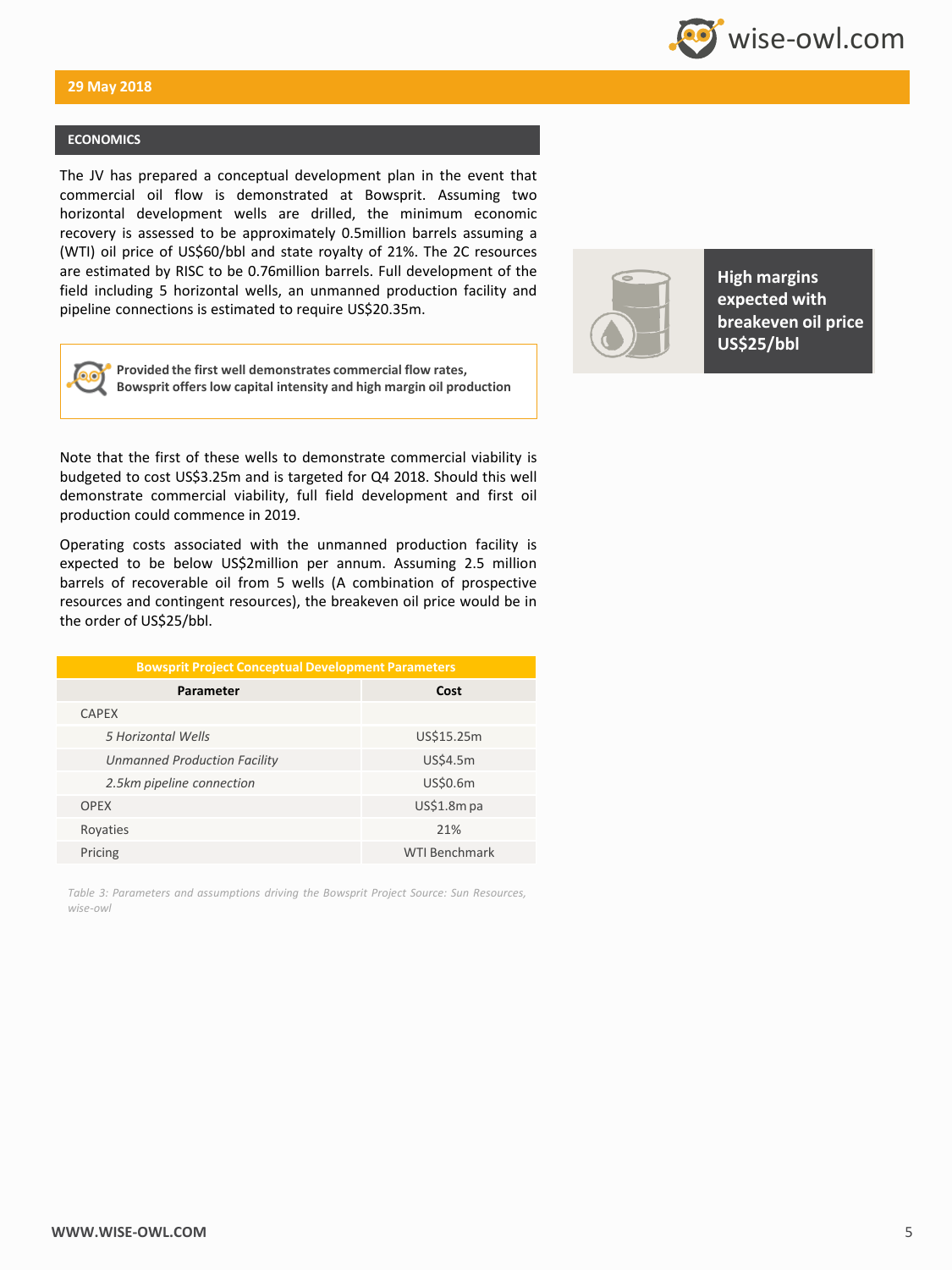

### **FINANCIAL PERFORMANCE**

As Sun Resources assets are currently in the exploration phase, the Company does not presently generate revenue and is reliant on external capital to fund operations.

Whilst the Company has historically generated operating revenue from oil production, these assets were divested as part of a recapitalisation in 2016 and its sole focus is now the Bowsprit Project.

Sun Resources acquisition of an interest in the Bowsprit Project was announced in August 2017. During the half year period to December, a loss of \$0.36m was recorded.

Since its recapitalization, Sun Resources has financed operations via a combination of Director loans and equity. Its most recent fund raising exercise was a rights issue completed in December 2017. The issue sought subscriptions for up to 324m new shares on a basis of three new shares for every four shares at \$0.004 per new share with one free-attaching option for every two new shares allotted.

The rights issue raised \$1.29m and was the Company's first financing exercise since acquiring its interest in the Bowsprit Project. As of March 30, Sun Resource's cash reserves were \$0.2m and its principal liability is a convertible loan with a face value of circa \$1.1million

The convertible loan carries interest of 5% pa and its maturity date was recently extended to 31 March 2021. As part of this restructure, the lender Winform Nominees Pty Ltd ("Winform"), a subsidiary of Hancock Prospecting Pty Ltd, allowed provisions for Sun Resources to repay the loan from its share of future Bowsprit cash flow. This included an allowance for Sun Resources to raise up to \$10million for appraisal and development of the Bowsprit Project.

Given its current cash position, Sun Resources expects to fund operations via a combination of new equity issuance and a farm out transaction. We note that Directors of Sun Resources have also supported the Company via loans and participation in recent capital raisings.

A farm out transaction would introduce a new partner into the Bowsprit JV, reducing Sun Resources funding commitment and equity interest. There is also potential for such a transaction to compensate Sun Resources for expenses incurred at Bowsprit to date.

| <b>Financial Summary</b>        |               |  |  |  |  |  |  |
|---------------------------------|---------------|--|--|--|--|--|--|
| <b>Existing Cash - Mar 30th</b> | \$0.2m        |  |  |  |  |  |  |
| Convertible Loan                | $\sim$ \$1.1m |  |  |  |  |  |  |
| <b>Issued Capital*</b>          | \$1.29m       |  |  |  |  |  |  |

*Table 4: Sun Resources Financial Summary*

*\*Issued Capital has been calculated subsequent to acquisition of Bowsprit Project*



**Capital raising and farm out pending**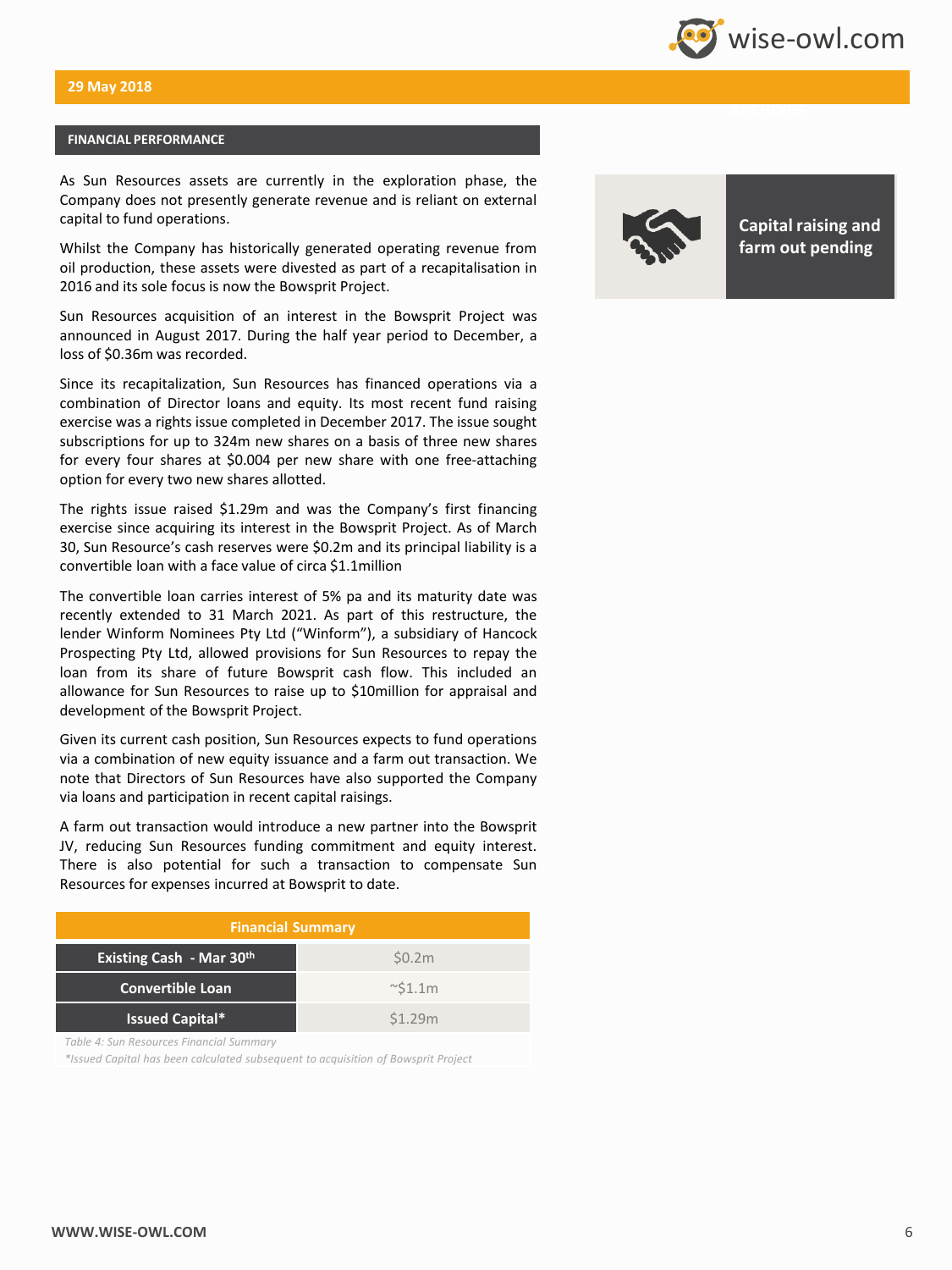

### **VALUATION**

Sun Resources investment appeal rests in the Bowsprit JV's development potential. Whilst Sun Resources is seeking a farm out partner to help fund development, we have undertaken the valuation based on its current 50% interest.

We have considered the Company's potential worth using Discounted Cash Flow ("DCF") and Comparables methodologies.

Both techniques are based on an expanded share count of 2,279million, which assumes the Bowsprit JV's capital requirement is 40% debt funded after the first appraisal well is drilled. Sun Resources portion of the remaining equity component is assumed to be \$7.3million, funded via a combination of new share issuance and option exercise.

Our DCF method arrives at a valuation of \$38.0million, or \$0.017/share. Our Comparables method arrives at a valuation of \$17.4million, or \$0.008/share. Applying equal weightings to both methods results in an aggregate valuation of \$27.7million, or \$0.012/share.

| <b>Sun Resources Valuation Summary</b> |                   |                  |                  |  |  |  |
|----------------------------------------|-------------------|------------------|------------------|--|--|--|
| <b>Method</b>                          | <b>Assumption</b> | <b>Valuation</b> | <b>Per Share</b> |  |  |  |
| Comparables                            | A\$15/bbl         | \$17.4m          | \$0.008          |  |  |  |
| <b>DCF</b>                             | US\$60/bbl        | \$38.0m          | \$0.017          |  |  |  |
| Aggregate                              |                   | \$27.7m          | \$0.012          |  |  |  |

*Table 5: Sun Resources Valuation Summary*

### Comparables Method

A universe of comparable companies has been assembled which are principally engaged in oil and gas exploration in the Gulf of Mexico. There are three relevant data points, which have operations in relatively shallow waters of the Gulf of Mexico.

These companies indicate that the Bowsprit JV could attract a valuation of between \$10 and \$80 per barrel, if current contingent and prospective resources are converted into reserves.



Figure 8: Key comparables for Sun Resources and their trading multiples. Note that Petsec multiple is based on USA assets only Source: Company filings, ASX



**Valuation \$0.012/share**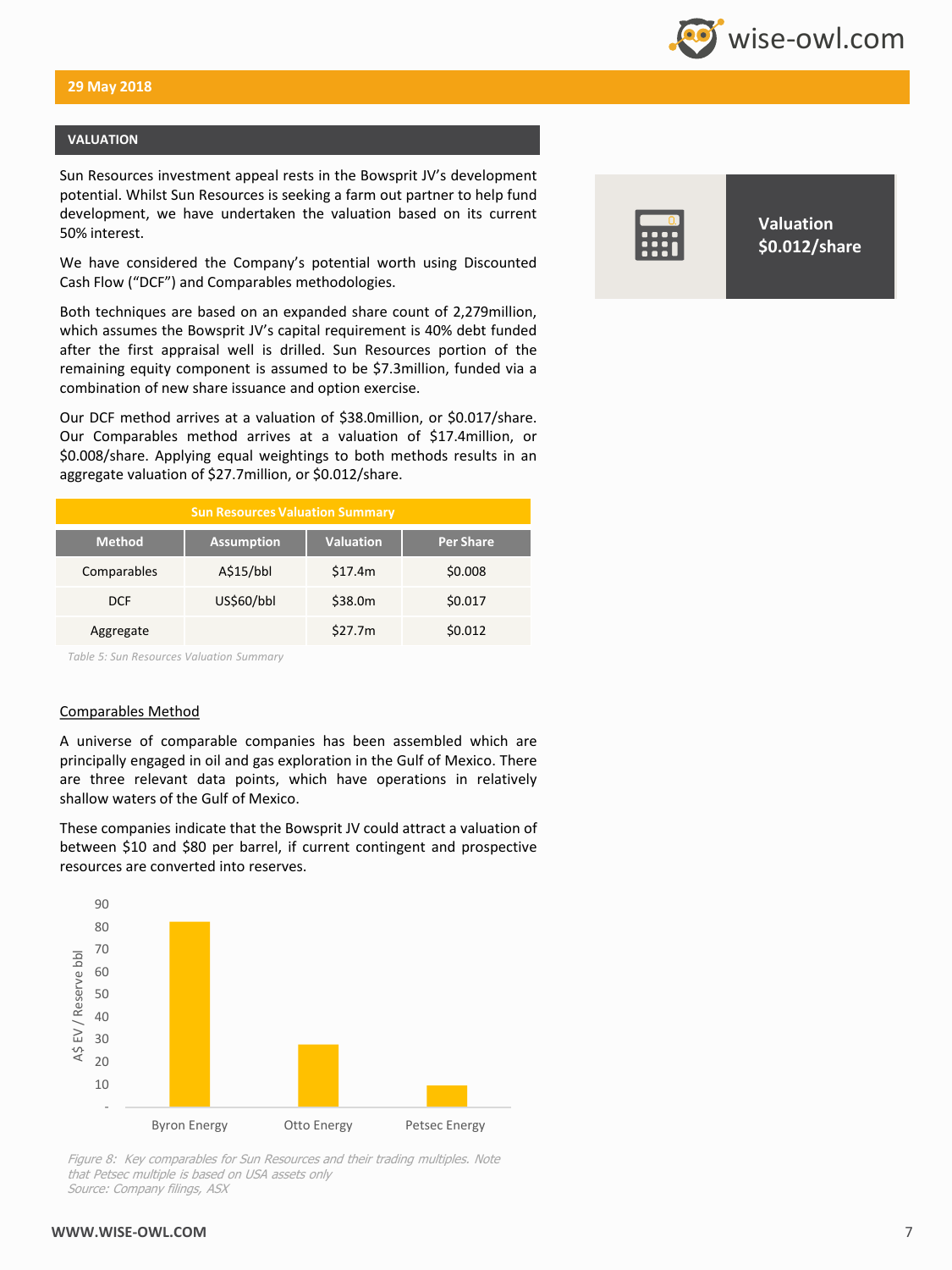

| <b>Comparables Valuation Summary</b> |                   |                               |  |  |  |  |  |
|--------------------------------------|-------------------|-------------------------------|--|--|--|--|--|
| <b>Metric</b>                        | <b>Assumption</b> | Comment                       |  |  |  |  |  |
| <b>Target Reserve</b>                | $1.25m$ bbls      | 50% share of JV target        |  |  |  |  |  |
| Multiple                             | A\$15/bbl         | circa 60% discount to average |  |  |  |  |  |
| <b>Enterprise Value</b>              | \$18.6million     |                               |  |  |  |  |  |
| less convertible loan                | (A\$1.2million)   |                               |  |  |  |  |  |
| <b>SUR Valuation</b>                 | \$17.4million     | \$0.008/share                 |  |  |  |  |  |

*Table 6: Sun Resources Comparables Valuation Summary*

Our comparables valuation assumes all existing 2C contingent and Best case prospective resources at the Bowsprit convert into reserves. Whilst we have applied a circa 60% discount to the average multiple of its comparables to arrive at a \$15/bbl multiple for Sun Resources, we have not applied a specific risk factor surrounding the reserve conversion.

Thus to Sun Resources 50% share of the Bowsprit JV's oil reserve target, we arrive at a Comparables valuation of \$17.4million, or \$0.008/share

### Discounted Cash Flow Method

We have modeled development of the Bowsprit JV over seven years, with a production life of up to six years. Our projections assume the first appraisal well targeted for late 2018 is commercially successful and within budget. Field development is assumed to take place from 2019 with 5 wells producing by 2020.

All of the current 2C contingent and Best case prospective resources are assumed to convert into reserves. Revenue is modelled at an oil price of US\$60/bbl and a gas price of US\$2.50/mmBtu. A terminal value has not been applied.

Capital costs associated with the development are estimated to total US\$20.1million. We have assumed that 40% of this cost is debt funded post completion of the first appraisal well.

Operating costs are assumed to be largely fixed, and equate to an average of less than US\$5/bbl.

| Discounted Cash Flow - Input Summary |                 |                                               |  |  |  |  |  |
|--------------------------------------|-----------------|-----------------------------------------------|--|--|--|--|--|
| <b>Item</b>                          | Assumption      | Comment                                       |  |  |  |  |  |
| Capex                                | \$20.1million   | 5 wells + infrastructure                      |  |  |  |  |  |
| Debt Funding                         | 40%             | After first well                              |  |  |  |  |  |
| Reserve                              | $2.4m$ bls      | 100% conversion of 2C and Best<br>prospective |  |  |  |  |  |
| Oil price                            | US\$60/bl       |                                               |  |  |  |  |  |
| Opex                                 | \$1.8million pa |                                               |  |  |  |  |  |
| Discount Rate                        | 10%             |                                               |  |  |  |  |  |

*Table 7: Key assumptions of our Discounted Cash Flow model*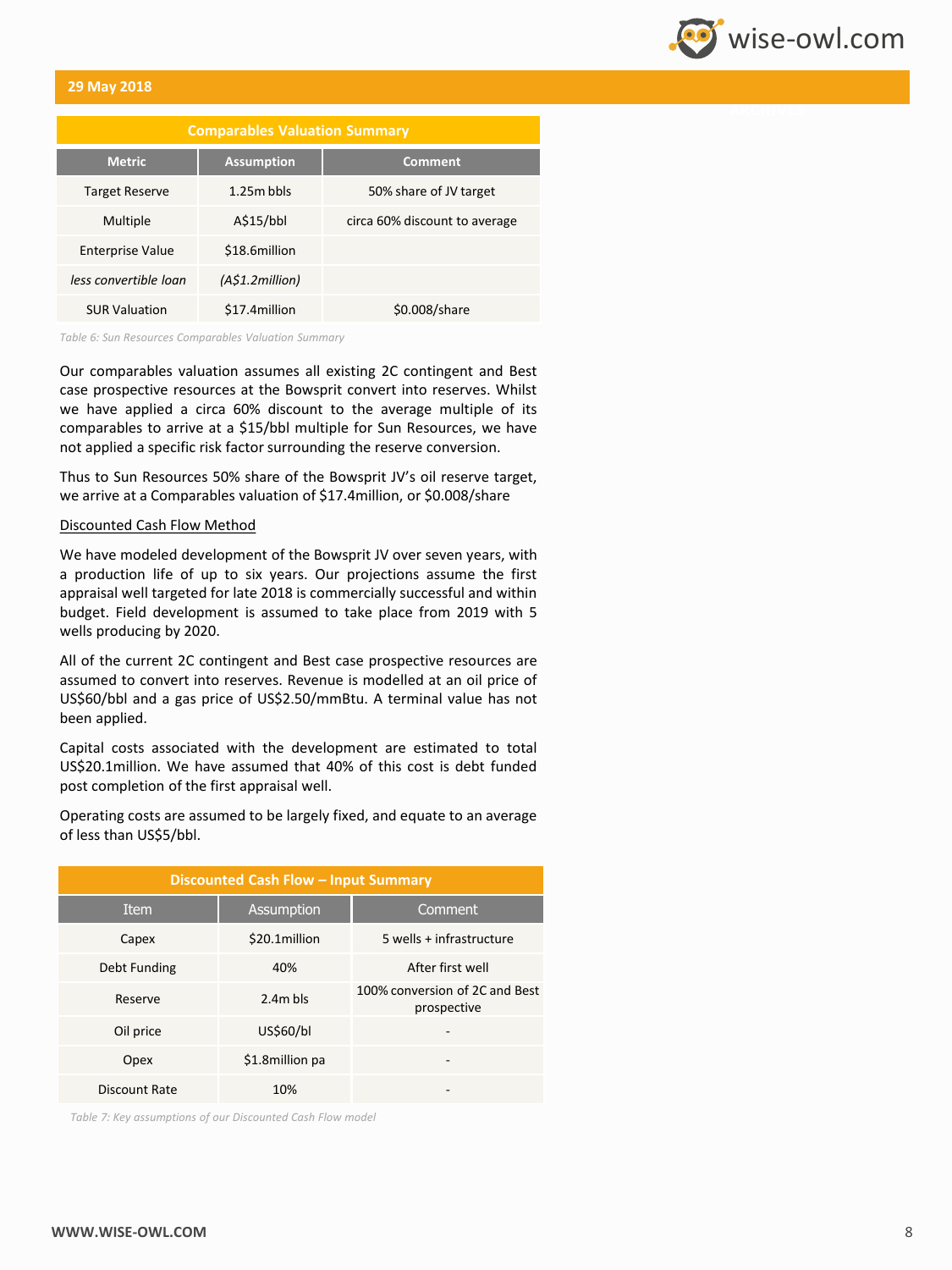# wise-owl.com

### **29 May 2018**

| <b>Discounted Cash Flow Output Summary</b> |                      |                      |  |  |  |  |  |  |
|--------------------------------------------|----------------------|----------------------|--|--|--|--|--|--|
| <b>Item</b>                                | <b>Amount</b>        | <b>Comment</b>       |  |  |  |  |  |  |
| Revenue                                    | US\$155m             | 7 years, 5 wells     |  |  |  |  |  |  |
| Net Cash Flow                              | US\$80m              | unlevered            |  |  |  |  |  |  |
| <b>IRR</b>                                 | 224%                 | Unlevered            |  |  |  |  |  |  |
| Levered Cash Flow                          | <b>US\$78m</b>       | 40% gearing          |  |  |  |  |  |  |
| <b>Project NPV</b>                         | US\$54.6m            | 10% discount rate    |  |  |  |  |  |  |
| <b>SUR Interest</b>                        | US\$27.4m / A\$39.2m | 50% interest, FX 0.7 |  |  |  |  |  |  |
| less convertible loan                      | (A\$1.2m)            |                      |  |  |  |  |  |  |
| <b>SUR NPV</b>                             | A\$38.0m             | A\$0.017/share       |  |  |  |  |  |  |

Table 8: Sun Resources DCF Valuation Summary

Our model projects gross revenues of US\$155million over the project life, and net cash flow of \$80million. On an unlevered basis, the Internal Rate of Return (IRR) is estimated to be 224 per cent.

Post debt servicing, we estimate the Net Present Value to be US\$54.6million, of which Sun Resources share is US\$27.4million (A\$39.2million). After accounting for the outstanding convertible loan, we estimate Sun Resources DCF valuation to be A\$38.0million. On a per share basis, we estimate this equates to a valuation of \$0.017/sh.

The DCF valuation is most sensitive to changes in the oil price and reserve assumptions. We note that at current spot prices (US\$70/bl), the DCF valuation rises to \$0.021/sh.



Annual Field Production





Figure 9 Sensitivity of the DCF valuation to changes in key assumptions. Source: wise-owl

*Figure 10: Annual production forecast for the Bowsprit JV. Yellow bars indicate oil production. Grey diamonds indicate well count. Source: wise-owl*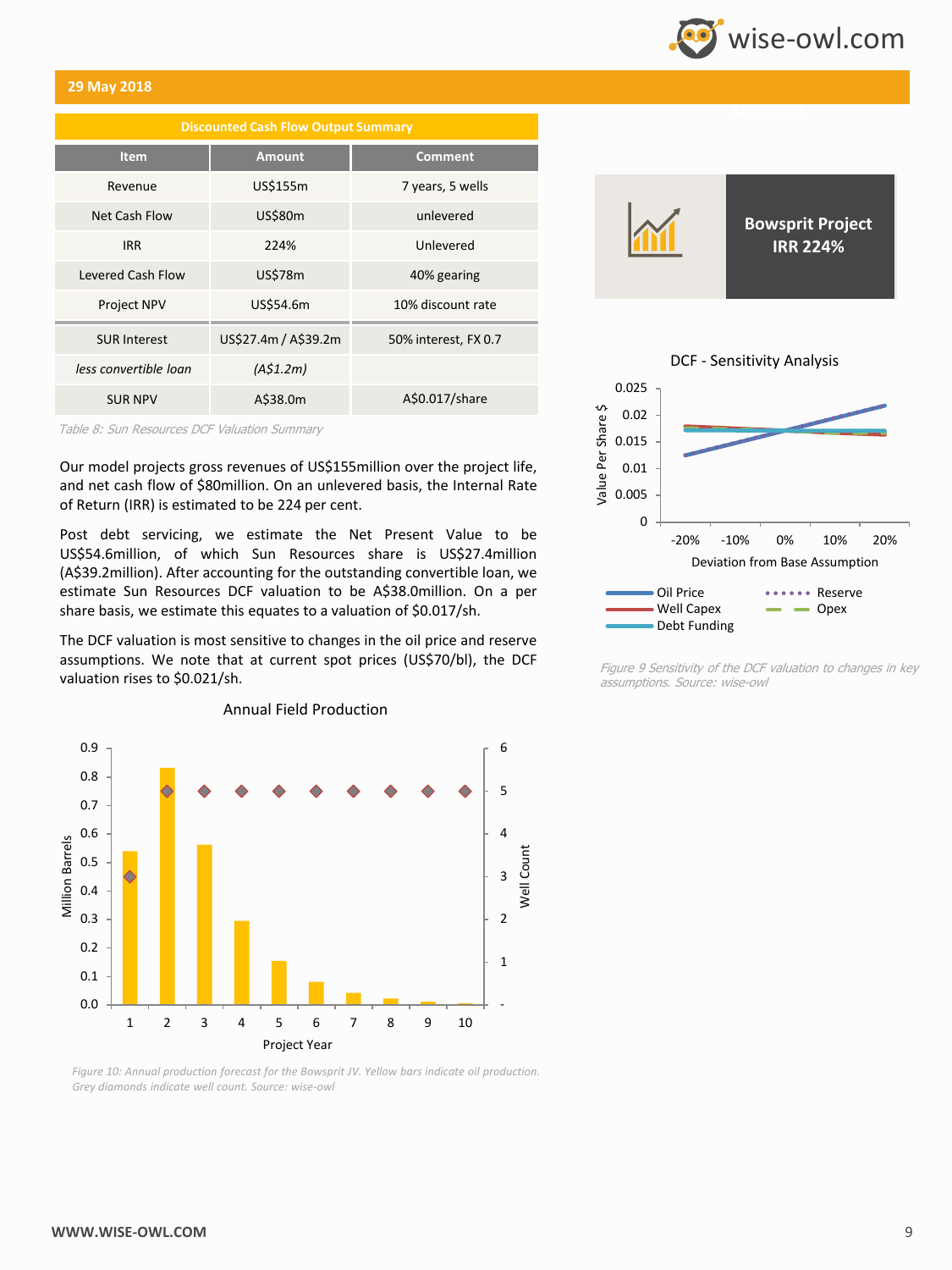

### **INVESTMENT VIEW**

Sun Resources offers speculative exposure to international oil prices. We are attracted to the record of its new management, and development potential of the recently acquired Bowsprit Project.

The recent recapitalisation, acquisition of the Bowsprit Project and appointment of CEO Alex Parks is driving a revival at Sun Resources. Bowsprit offers Sun Resources a pathway to near term profitable oil production in a capital efficient manner, paving way for a rebuild of the Company.

Principal risks surround the Company's ability to secure near term funding and convert existing contingent and prospective resource estimates into reserves.

Results of planned appraisal drilling targeted for Q4 2018 are therefore the major share price catalyst. A farm out agreement could also drive interest by reducing Sun Resources share of capital demands at Bowsprit.

Whilst immediate funding risks are weighing on the stock, and may impact near term performance, these concerns appear largely overdone. With our valuation of \$0.012/share representing a premium exceeding 300 per cent to recent trade, we initiate coverage with a 'speculative buy' recommendation.



**Targeted Q4 appraisal drilling is the major catalyst**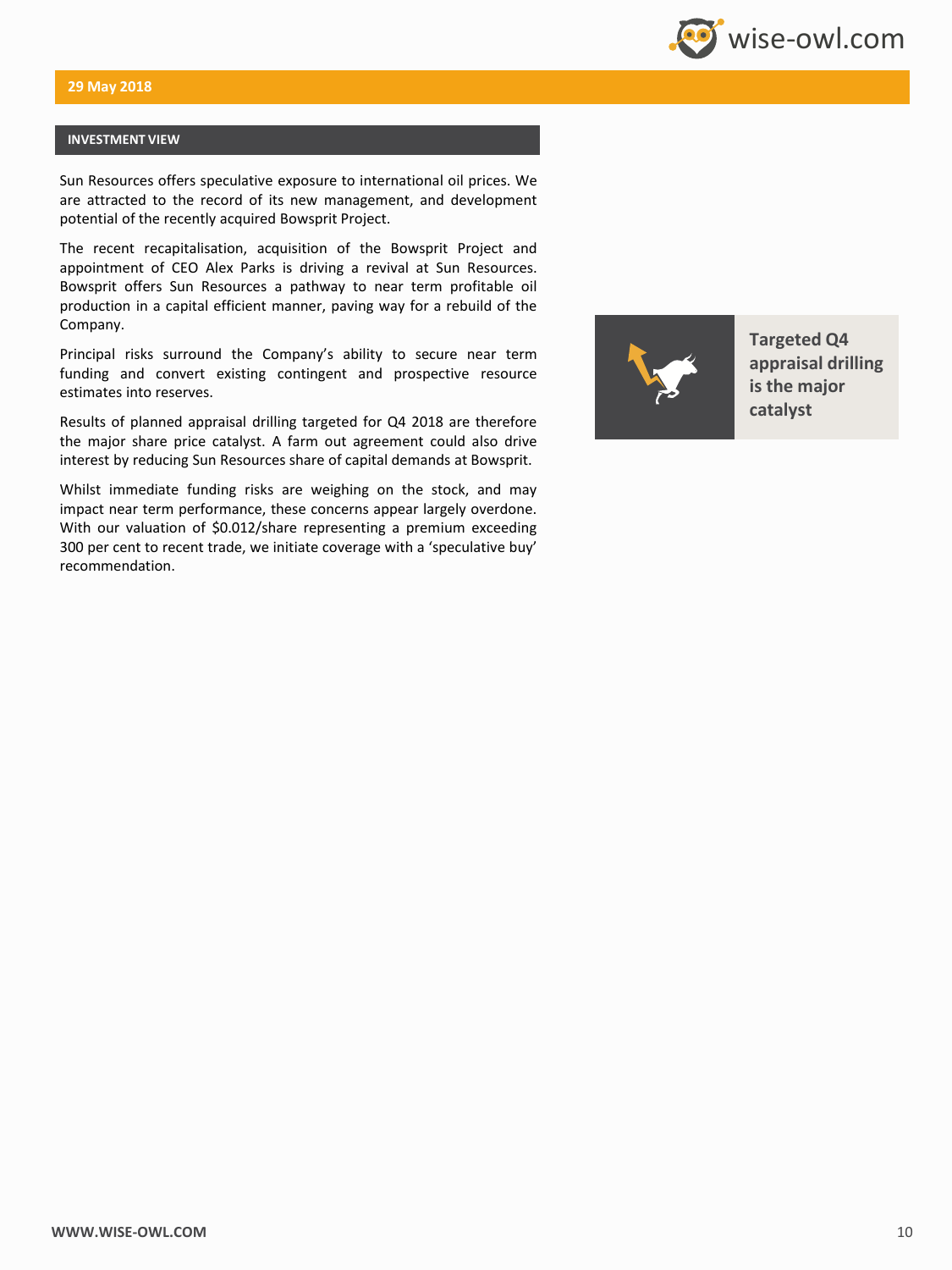### **MANAGEMENT**

**Ian McCubbing Company of CHAIRMAN** 

Mr Ian McCubbing was appointed to the Board as a Non-Executive Director and Chairman on the 25 October 2016. Mr McCubbing is a Chartered Accountant with more than 30 years' corporate experience, including five years investment banking, principally in the areas of corporate finance and M&A. Mr McCubbing has spent more than 15 years' working with ASX 200 and other listed companies in senior finance roles, including positions as Finance Director and Chief Financial Officer in mining and industrial companies. Mr McCubbing is currently a Non-Executive Director of Avenira Limited, Swick Mining Services Limited, and is Chairman of Rimfire Pacific Mining NL. Mr McCubbing holds a Bachelor of Commerce (Honours) from UWA and an Executive MBA from the AGSM. Mr McCubbing is a Chartered Accountant and a Graduate of the Australian Institute of Company Directors.

**Alex Parks CEO & MANAGING DIRECTOR**

Mr Alexander Parks was appointed to the Board as Chief Executive Officer and Managing Director on 2 November 2017. Mr Parks previously served as Non-Executive Director since 18 February 2016. Mr Parks is an energy expert with over 20 years' of experience in the oil and gas industry, commencing as a petroleum engineer with RPS Energy Australia (formerly Troy-Ikoda, UK & Australia) in 1997. Mr Parks has managed companies and company projects in Australia, SE Asia, North America, New Zealand, Europe, FSU and North Africa. Projects have included onshore and offshore exploration, development, production and significant new ventures and transactions. Recently Mr Parks has focussed on building a sound knowledge of unconventional oil and gas plays in North America.

Mr Parks has a Petroleum Engineering degree from Imperial College, London, is a member of the Society of Petroleum Engineers (SPE), is a Member of both the Petroleum Exploration Society of Australia (PESA) and Australian Institute of Company Directors (GAICD). Mr Parks is currently a Director of Tamaska Oil & Gas Ltd (ASX:TMK) and TMK Montney Ltd, he has previously held the positions of Chief Commercial Officer at Cue Energy Resources Ltd, CEO of Mosaic Oil NL, CEO of Otto Energy Ltd and Technical Director at RPS Energy.

**Wise-owl.com**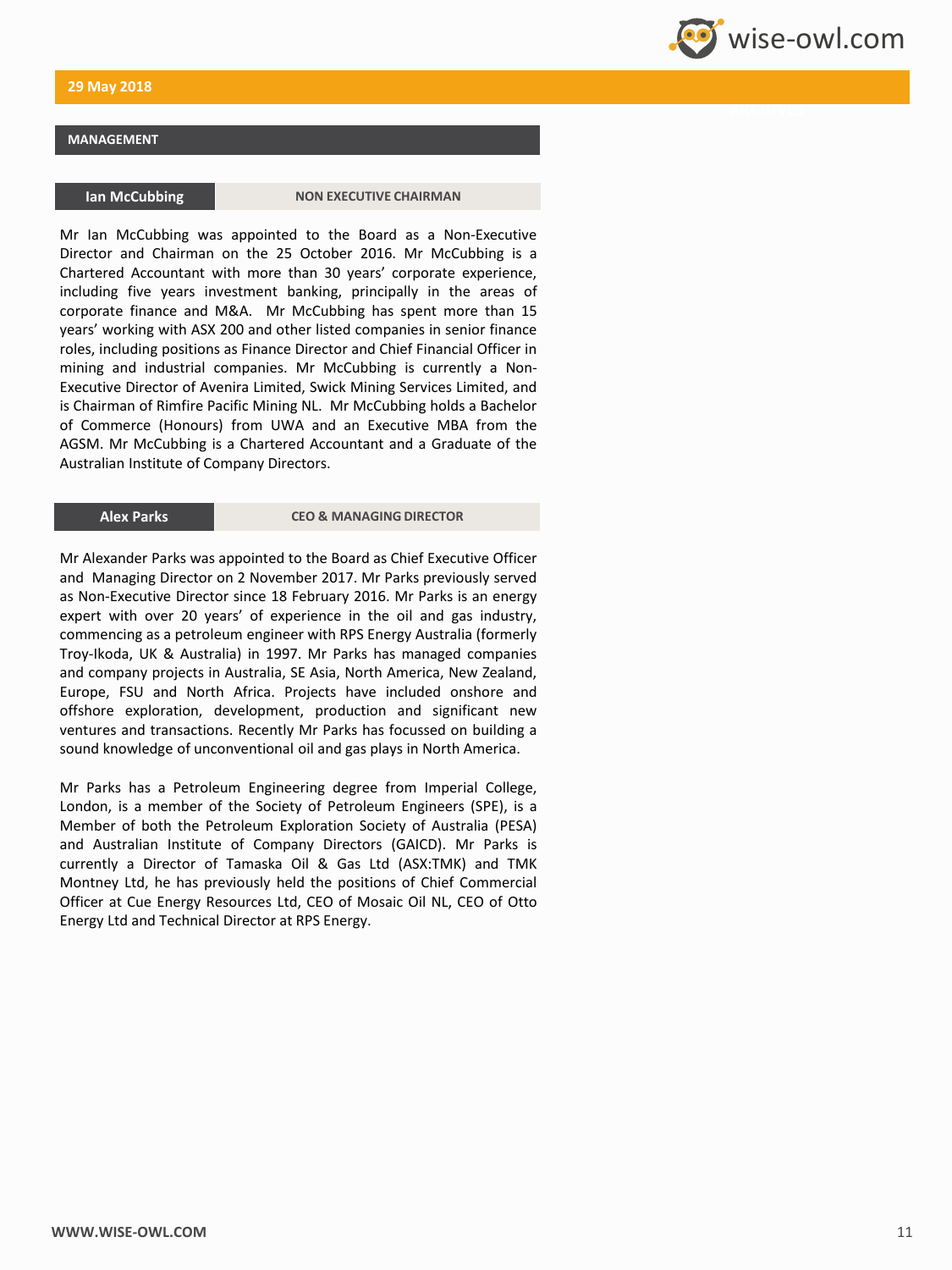### **MANAGEMENT**

**William Bloking CONDUCTS IN BILANCE IN THE WAS A POINT ON EXECUTIVE DIRECTOR** 

Mr William Bloking was appointed to the Board as a Non-Executive Director on the 25 October 2016. Mr Bloking is a leading energy expert with more than 40 years of experience in the oil and gas industry, mainly with ExxonMobil and BHP Billiton Petroleum. Prior to his retirement in 2007, Bill was President, Australia Asia Gas, for BHP Billiton Petroleum and prior to joining BHP Billiton he served in a number of senior executive roles in the USA, South America, Europe and Asia for ExxonMobil.

Mr Bloking is currently Non-Executive Chairman of Nido Petroleum Limited and Torrens Mining Limited and he is a Non-Executive Director of Challenger Energy Limited. He is a fellow of the Australian Institute of Company Directors. He was formerly Chairman of Transerv Energy Limited, Cool Energy Limited, Norwest Energy NL, the National Offshore Petroleum Safety Authority Advisory Board, and Cullen Wines Australia Pty Ltd.; Managing Director of Eureka Energy Limited and Gunson Resources Limited; a Non-Executive Director of the John Holland Group, Miclyn Express Offshore Limited, the Australian Petroleum Production and Exploration Association (APPEA), the Lions Eye Institute and the West Australian Symphony Orchestra; a Councilor of the West Australian Branch of the Australian Institute of Company Directors; a Governor of the American Chamber of Commerce in Australia; and an Adjunct Professor at Murdoch University. Mr Bloking has a Bachelor's Degree in Mechanical Engineering (Summa cum Laude) from the University of South Carolina in the USA. He is a citizen of both the USA and Australia.

**Jo-Ann Long <b>COMPANY SECRETARY & CFO** 

Ms Jo-Ann Long was appointed to the Board as Company Secretary and Chief Financial Officer on 8 April 2018. Ms Long is a Corporate Finance Executive and CA with over 28 years of broad commercial experience in public and private companies building, leading and advising on financial management, restructures, expansion, acquisitions and risk management both domestic and international.

Ms Long has more than 20 years experience in the onshore and offshore oil and gas industry and her expertise lies in Oil and Gas joint venture operations, tax strategies, risk management and governance, with strong skills in complex business structures, audit, commercial agreements, corporate law, tax strategy and business risk management including health safety and environment.

Ms Long graduated from the University of Western Australia, is a Fellow of the Institute of Chartered Accountants and a Graduate of the Australian Institute of Company Directors. Ms Long served as a Regional Councillor and Chairman of the Chartered Accountants in Business for the Institute of Chartered Accountants.

**Wise-owl.com**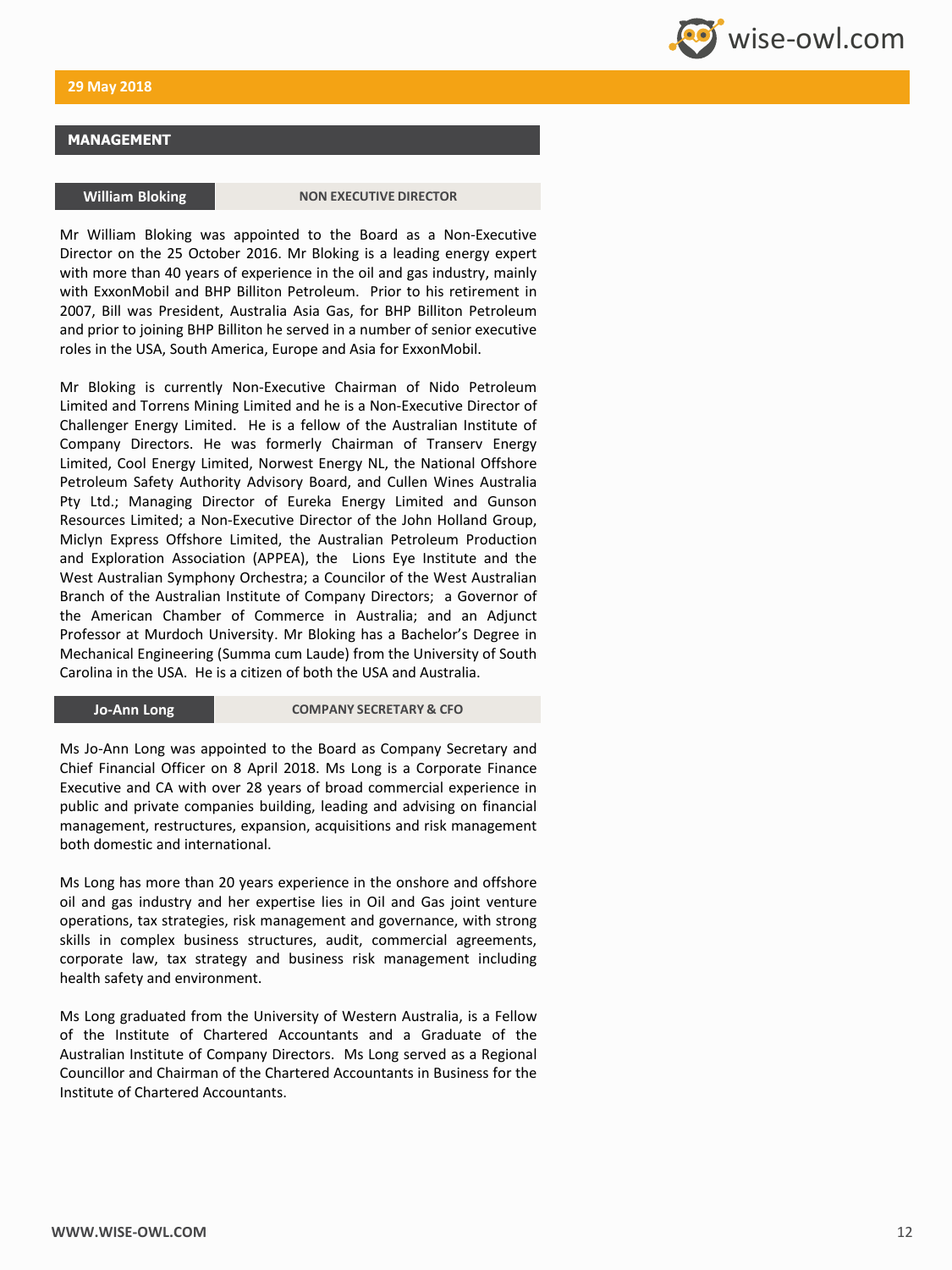### **RISKS**

### **Technical Risk**

Whilst Sun Resources plans to utilise industry standard methods to develop Bowsprit, there is no guarantee the Bowsprit JV will achieve commercial flow rates, or at a cost that justifies further development of the Project. There is no guarantee the Project hosts sufficient resources to support the JV's conceptual development plan, or that they can be converted into Reserves.

### **Competitive Risk**

There are multiple oil and gas developers operating in the Gulf of Mexico, generating competition for funding, services and expertise. Sun Resources may face challenges distinguishing itself from other operators in the area, or fall subject to an opportunistic takeover below fair value.

### **Market Risk**

Whilst international oil prices have strengthened over the past two years, they remain inherently volatile and price declines have a material impact on Sun Resources project economics. Although the Bowsprit Project offers a potentially low breakeven oil price (US\$25/bbl), there is a risk that recent oil price strengthening stimulates new supply, threatening the longer term revenue potential of the Bowsprit JV.

### **Supply Chain Risk**

The Bowsprit JV is reliant on third party contractors to provide essential services at the project site, including but not limited to engineering, drilling, and ultimately installation of production infrastructure. Although Sun Resources has an experienced management team to mitigate this risk, many factors in the project development process are outside of the JV's control and potential shortfalls in scheduling, budgeting and quality assurance can have a direct impact on project economics.

### **Funding Risk**

Sun Resources is reliant on external capital and there is no guarantee it can procure the necessary funding required to advance the Bowsprit JV into production. Whilst execution of a farm out transaction could help reduce its funding demands, the Company has an immediate need to raise capital.

Sun Resources is also exposed to the willingness and ability of its JV partner to approve ongoing development and meet funding commitments for the Bowsprit Project.

### **Valuation Risk**

The valuation is contingent on the Bowsprit JV achieving commercially robust flow rates at its first well within budget, and also at subsequent wells outlined in the conceptual development plan. Failure to meet these hurdles or execute within the specified budget would adversely impact the valuation per share.

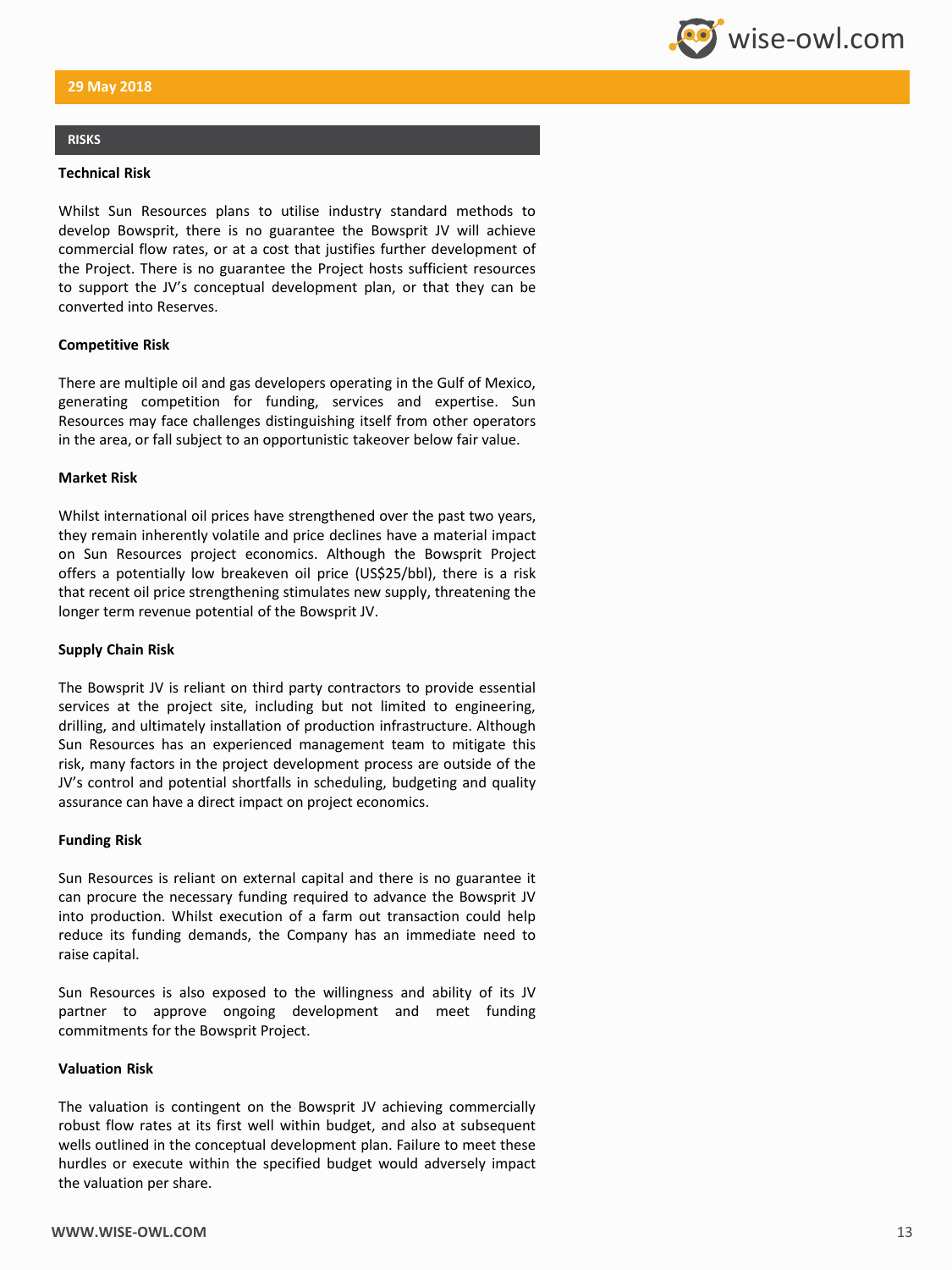### **THE BULLS AND THE BEARS**



**THE BULLS SAY**

- Oil prices have risen over 150% from their 2016 lows
- The Bowsprit Project offers robust economics with potential IRR's exceeding 200%
- The Bowsprit Project has a history of modest oil production prior to the advent of modern exploration techniques such as 3D seismic and horizontal drilling
- Location within the Gulf of Mexico shallows provides ready availability of critical infrastructure and expertise
- A near term farm out transaction and appraisal drilling targeted for Q4 2018 are the major value drivers, potentially providing the foundation to convert existing resources to reserves.
- Our valuation represents a substantial premium to recent trade



**THE BEARS SAY**

- Oil prices are volatile and futures contracts are currently in 'backwardation', meaning that prices for longer dated futures contracts are below current spot prices
- Sun Resources has an immediate need to raise capital, hence its development plan at Bowsprit is currently unfunded. There is no guarantee it can secure funding on terms beneficial for current shareholders
- The project area is quite small, limiting exploration upside beyond the current resource estimates. Over 70% of the resource is classed as prospective, which RISC Advisory Ltd has assessed the chances of success to be 1 in 5.
- Whilst farm out negotiations can mitigate Sun Resources capital demands, it reduces the Company's exposure to drilling success
- The valuation is contingent on all of Bowsprit's 2C contingent and Best case prospective resource converting into reserves and does not take into account success rate probabilities ascribed by RISC Advisory Ltd.

wise-owl.com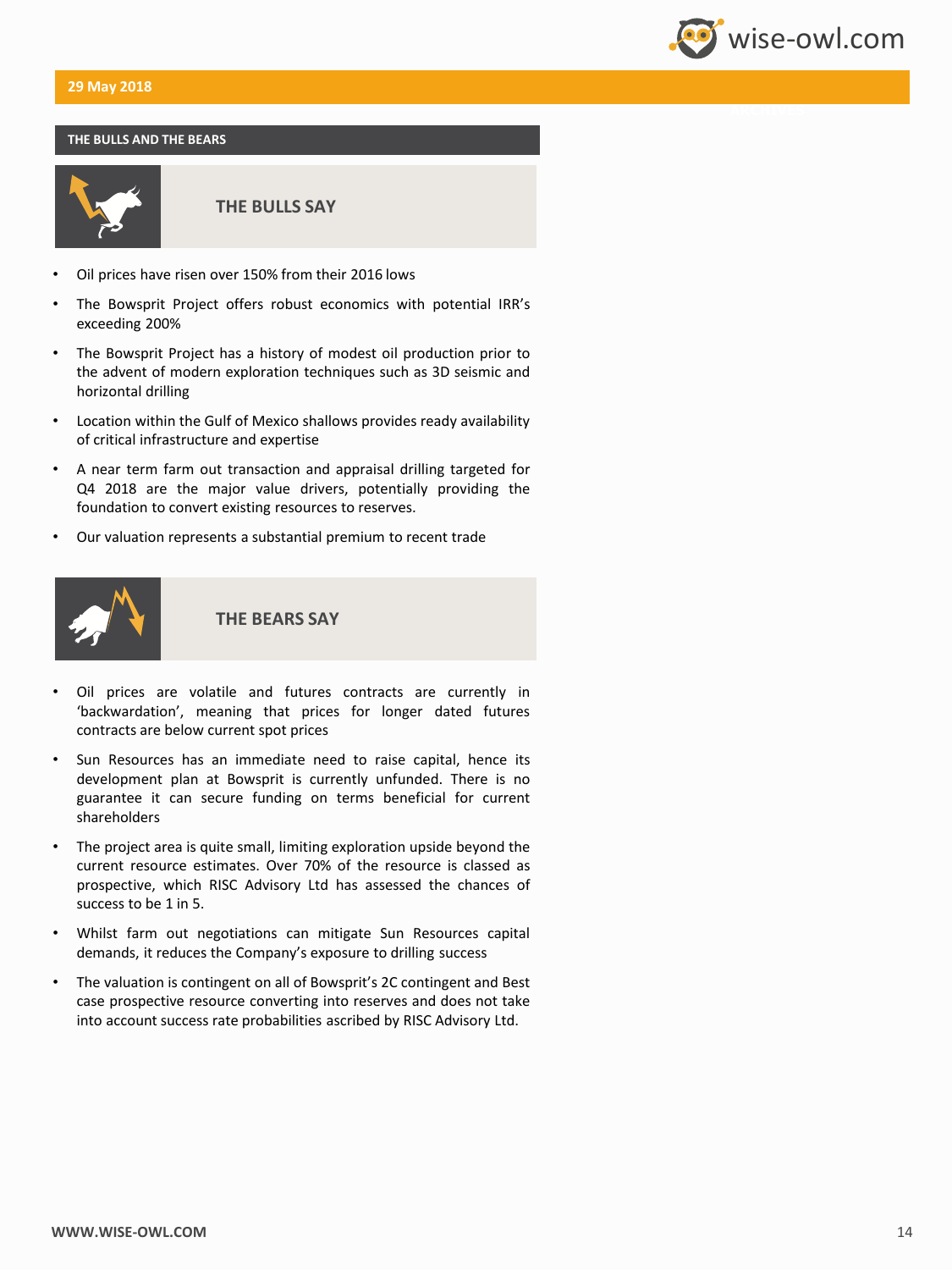

### **APPENDIX – DISCOUNTED CASH FLOW**

| <b>Period</b>                    | <b>FY</b>      | 2018                     | 2019           | 2020                     | 2021                     | 2022           | 2023                     | 2024                     | <b>Total</b> |
|----------------------------------|----------------|--------------------------|----------------|--------------------------|--------------------------|----------------|--------------------------|--------------------------|--------------|
| <b>Production Wells</b>          |                | $\overline{\phantom{0}}$ | $\overline{3}$ | 5                        | 5                        | 5              | 5                        | 5                        |              |
| <b>Production Gas</b>            | PJ             |                          | 0.6            | 1.0                      | 0.7                      | 0.4            | 0.2                      | 0.1                      | 2.96         |
| <b>Production Oil</b>            | mmbls          | $\overline{\phantom{a}}$ | 0.54           | 0.83                     | 0.56                     | 0.30           | 0.16                     | 0.08                     | 2.47         |
| Revenue                          | \$m\$          |                          | 34.0           | 52.4                     | 35.5                     | 18.6           | 9.8                      | 5.1                      | 155          |
| Royalties                        | \$m\$          | $\overline{\phantom{a}}$ | (7.1)          | (11.0)                   | (7.4)                    | (3.9)          | (2.1)                    | (1.1)                    | (33)         |
| Opex                             | \$m\$          | $\overline{\phantom{0}}$ | (1.8)          | (1.8)                    | (1.8)                    | (1.8)          | (1.8)                    | (1.8)                    | (11)         |
| <b>Well Capex</b>                | \$m\$          | (9.0)                    | (6.0)          | $\overline{\phantom{a}}$ | $\overline{\phantom{a}}$ | $\overline{a}$ | $\overline{\phantom{a}}$ | $\overline{\phantom{m}}$ | (15)         |
| <b>Project Capex</b>             | $\mathsf{S}$ m | $\overline{\phantom{a}}$ | (5.1)          | ÷,                       | $\overline{a}$           | $\overline{a}$ | $\overline{\phantom{a}}$ |                          | (5)          |
| <b>Project Cash Flow Pre Tax</b> | $\mathsf{5m}$  | (9.0)                    | 14.0           | 39.6                     | 26.2                     | 12.9           | 5.9                      | 2.3                      | 92           |
| Severance Tax                    |                | ÷,                       | (0.6)          | (5.0)                    | (3.3)                    | (1.6)          | (0.7)                    | (0.3)                    | (11)         |
| Project Cash Flow After Tax      | \$m            | (9.0)                    | 13.4           | 34.7                     | 22.9                     | 11.3           | 5.2                      | 2.0                      | 80           |
| NPV, Ungeared                    | \$m, 0.1       | 55.67                    |                |                          |                          |                |                          |                          |              |
| IRR, Ungeared                    | %              | 224%                     |                |                          |                          |                |                          |                          |              |
| Debt Financing Cash Flow         | $\mathsf{S}$ m | $\overline{\phantom{a}}$ | 6              | (8)                      |                          |                |                          |                          | (2)          |
| Post Debt Cash Flow              | $\sin$         | (9)                      | 20             | 27                       | 23                       | 11             | 5                        | $\overline{2}$           | 79           |
| NPV, Geared                      | \$m, 10%       | \$54.87                  |                |                          |                          |                |                          |                          |              |
| IRR, Geared                      | %              | 235%                     |                |                          |                          |                |                          |                          |              |
| <b>SUR Interest</b>              |                | 50%                      |                |                          |                          |                |                          |                          |              |
| <b>SUR Cash Flow Share</b>       | \$m            | (4.5)                    | 9.9            | 13.3                     | 11.5                     | 5.6            | 2.6                      | 1.0                      | 39           |
| <b>SUR NPV</b>                   | \$m            | \$27.43                  |                |                          |                          |                |                          |                          |              |
| <b>FX</b> rate                   | AUD/USD        | 0.70                     |                |                          |                          |                |                          |                          |              |
| <b>SUR NPV</b>                   | A\$m           | \$39.19                  |                |                          |                          |                |                          |                          |              |
| less con note                    | A\$m           | $-51.20$                 |                |                          |                          |                |                          |                          |              |
| <b>SUR Equity NPV</b>            | A\$m           | \$37.99                  |                |                          |                          |                |                          |                          |              |
| <b>Current Shares</b>            | m              | 756.4                    |                |                          |                          |                |                          |                          |              |
| <b>Required Equity Funding</b>   | A\$m           | 9.76                     |                |                          |                          |                |                          |                          |              |
| <b>New Shares</b>                | m              | 1,523.4                  |                |                          |                          |                |                          |                          |              |
| <b>Fully Diluted Share Count</b> | m              | 2,279.9                  |                |                          |                          |                |                          |                          |              |
| NPV Per Share Diluted            | A\$/sh         | 0.017                    |                |                          |                          |                |                          |                          |              |

Table 9: Operational and financial schedule for the Cooper Eromanga Project